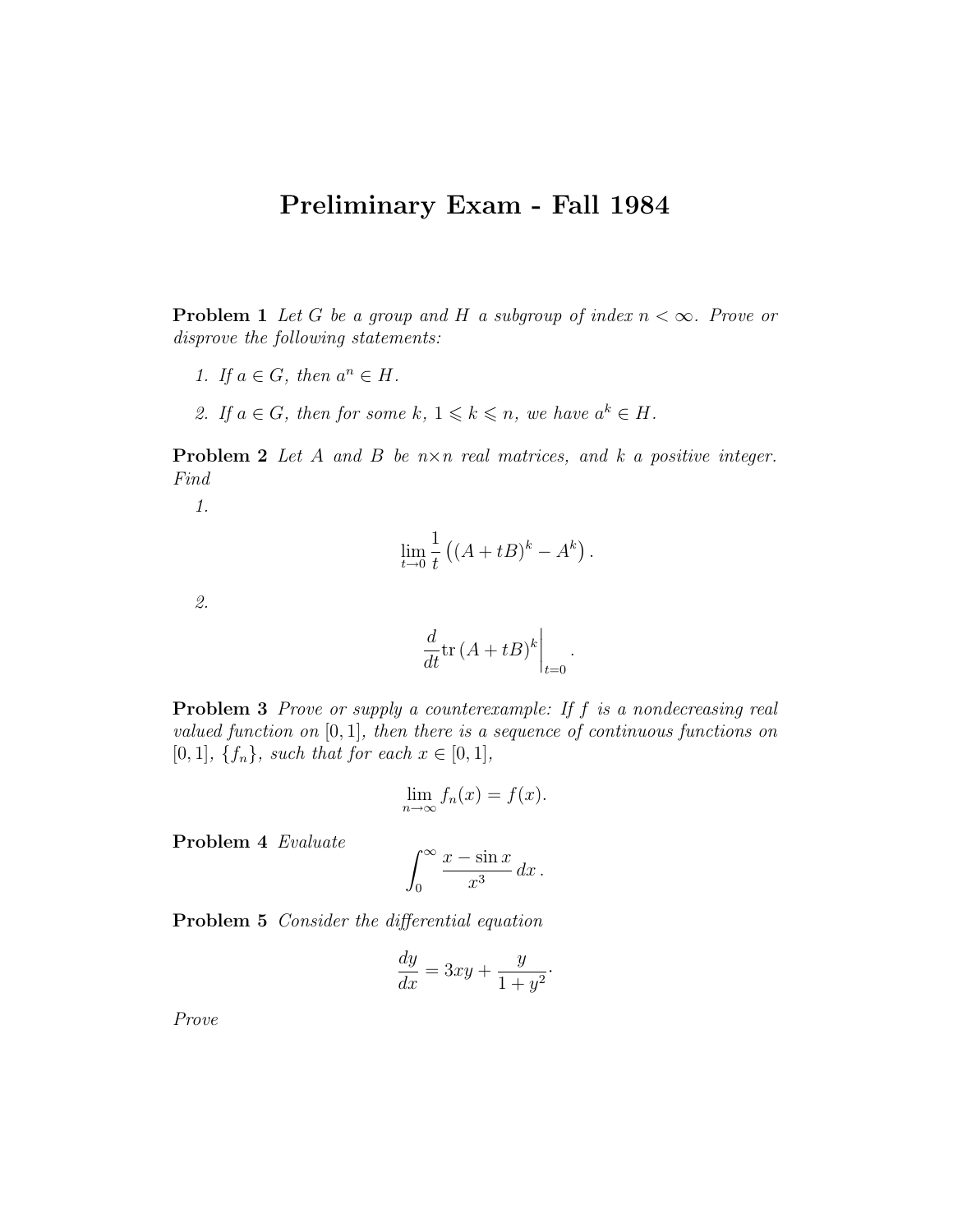- 1. For each  $n = 1, 2, \ldots$ , there is a unique solution  $y = f_n(x)$  defined for  $0 \leqslant x \leqslant 1$  such that  $f_n(0) = 1/n$ .
- 2.  $\lim_{n \to \infty} f_n(1) = 0.$

Problem 6 Let gcd abbreviate greatest common divisor and lcm abbreviate least common multiple. For three nonzero integers a, b, c, show that

 $gcd\{a, lcm\{b, c\}\} = lcm\{gcd\{a, b\}, gcd\{a, c\}\}.$ 

**Problem 7** Let  $\mathbb{R}[x_1, \ldots, x_n]$  be the polynomial ring over the real field  $\mathbb{R}$  in the n variables  $x_1, \ldots, x_n$ . Let the matrix A be the  $n \times n$  matrix whose i<sup>th</sup> row is  $(1, x_i, x_i^2, \ldots, x_i^{n-1}), i = 1, \ldots, n$ . Show that

$$
\det A = \prod_{i > j} (x_i - x_j).
$$

**Problem 8** Let a, b, c, and d be real numbers, not all zero. Find the eigenvalues of the following  $4\times4$  matrix and describe the eigenspace decomposition of  $\mathbb{R}^4$ :

$$
\begin{pmatrix} aa & ab & ac & ad \\ ba & bb & bc & bd \\ ca & cb & cc & cd \\ da & db & dc & dd \end{pmatrix}.
$$

**Problem 9** Let f and q be analytic functions in the open unit disc, and let  $C_r$  denote the circle with center 0 and radius r, oriented counterclockwise.

1. Prove that the integral

$$
\frac{1}{2\pi i} \int_{C_r} \frac{1}{w} f(w) g\left(\frac{z}{w}\right) dw
$$

is independent of r as long as  $|z| < r < 1$  and that it defines an analytic function  $h(z)$ ,  $|z| < 1$ .

2. Prove or supply a counterexample: If  $f \not\equiv 0$  and  $g \not\equiv 0$ , then  $h \not\equiv 0$ .

Problem 10 *Prove or supply a counterexample:*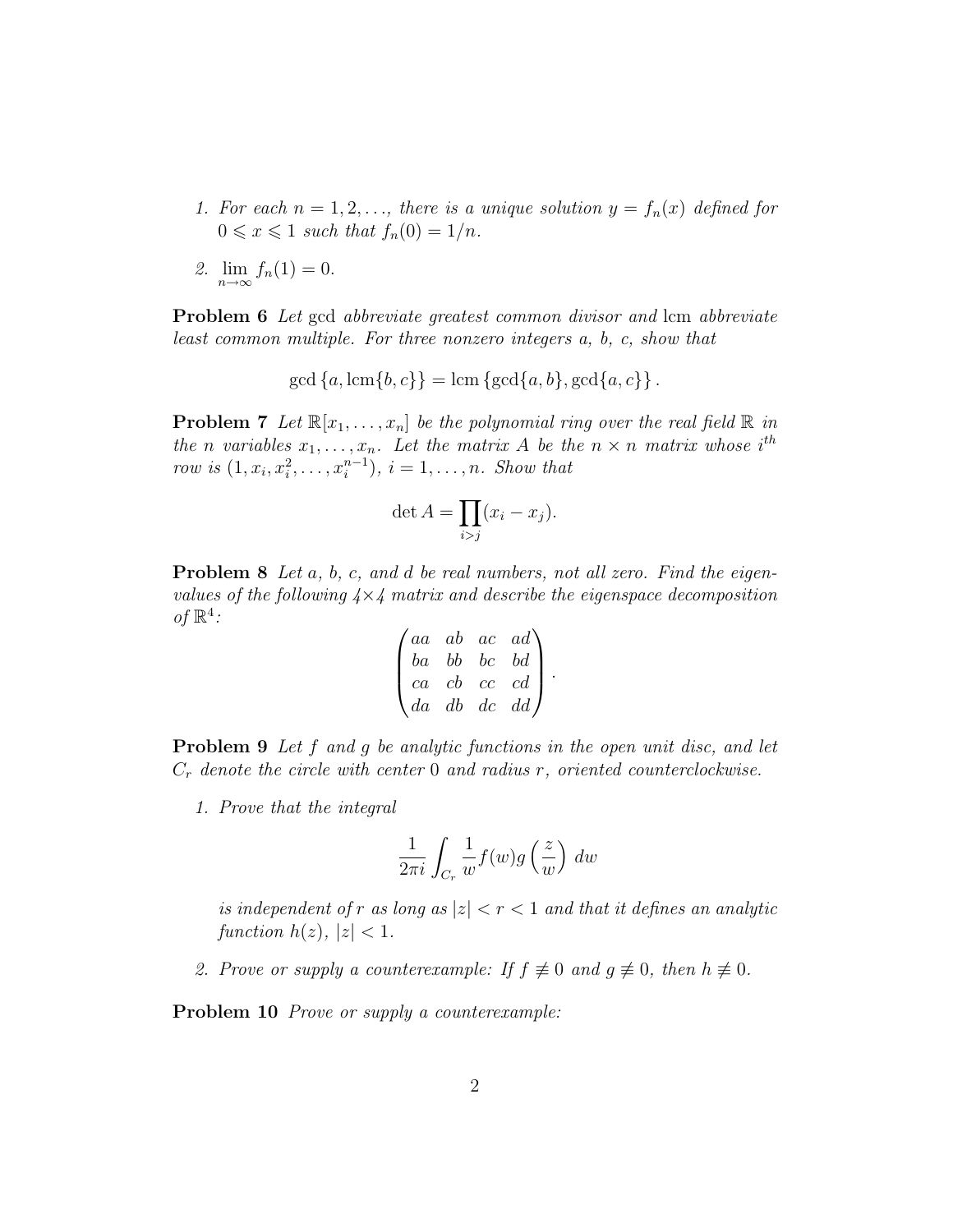1. If f and g are  $C^1$  real valued functions on  $(0, 1)$ , if

$$
\lim_{x \to 0} f(x) = \lim_{x \to 0} g(x) = 0,
$$

if g and g' never vanish, and if

$$
\lim_{x \to 0} \frac{f'(x)}{g'(x)} = c,
$$

then

$$
\lim_{x \to 0} \frac{f(x)}{g(x)} = c.
$$

2. Do the same question for complex valued f and g.

**Problem 11** Show that all groups of order  $\leq 5$  are commutative. Give an example of a noncommutative group of order 6.

**Problem 12** Let  $\theta$  and  $\varphi$  be fixed,  $0 \le \theta \le 2\pi$ ,  $0 \le \varphi \le 2\pi$  and let R be the linear transformation from  $\mathbb{R}^3$  to  $\mathbb{R}^3$  whose matrix in the standard basis  $\vec{\imath}$ ,  $\vec{\jmath}$ , and  $\vec{k}$  is

$$
\begin{pmatrix} 1 & 0 & 0 \ 0 & \cos \theta & \sin \theta \\ 0 & -\sin \theta & \cos \theta \end{pmatrix}.
$$

Let S be the linear transformation of  $\mathbb{R}^3$  to  $\mathbb{R}^3$  whose matrix with respect to the basis

$$
\left\{\frac{1}{\sqrt{2}}(\vec{i}+\vec{k}), \vec{j}, \frac{1}{\sqrt{2}}(\vec{i}-\vec{k})\right\}
$$

is

$$
\begin{pmatrix}\n\cos\varphi & \sin\varphi & 0 \\
-\sin\varphi & \cos\varphi & 0 \\
0 & 0 & 1\n\end{pmatrix}.
$$

Prove that  $T = R \circ S$  leaves a line invariant.

**Problem 13** Show that if f is a homeomorphism of  $[0, 1]$  onto itself, then there is a sequence  $\{p_n\}$ ,  $n = 1, 2, 3, \ldots$  of polynomials such that  $p_n \to f$ uniformly on [0, 1] and each  $p_n$  is a homeomorphism of [0, 1] onto itself.

Problem 14 Evaluate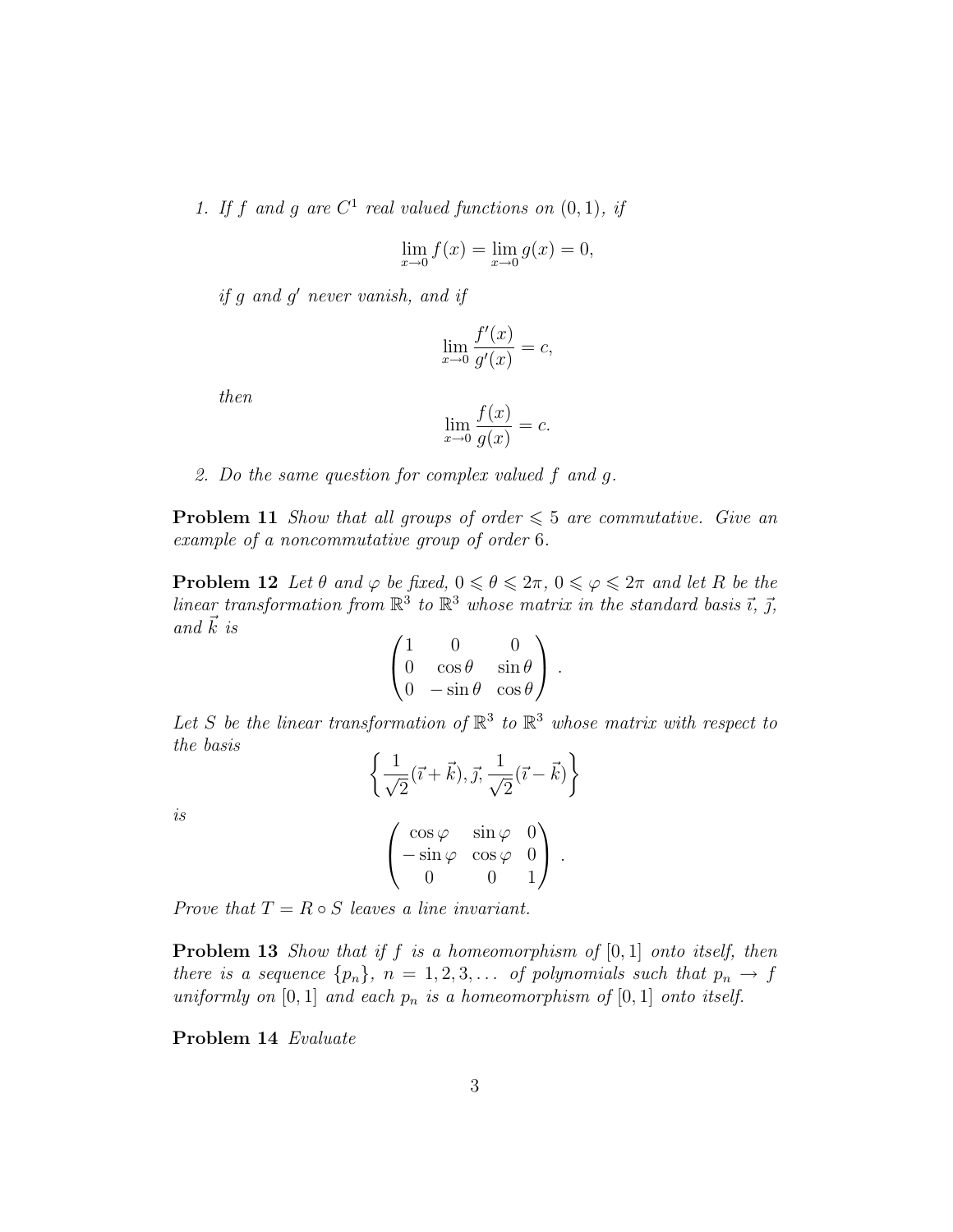1.

$$
\int_{-\infty}^{\infty} \frac{dx}{(1+x+x^2)^2}
$$

2.

$$
\int_0^{2\pi} \frac{d\theta}{a + \sin \theta} \quad where \quad a > 1.
$$

Problem 15 Consider the differential equation

$$
\frac{dx}{dt} = y, \quad \frac{dy}{dt} = -ay - x^3 - x^5, \quad where \quad a > 0.
$$

1. Show that

$$
F(x,y) = \frac{y^2}{2} + \frac{x^4}{4} + \frac{x^6}{6}
$$

decreases along solutions.

2. Show that for any  $\varepsilon > 0$ , there is  $a \delta > 0$  such that whenever  $|| (x(0), y(0)) || <$ δ, there is a unique solution  $(x(t), y(t))$  of the given equations with the initial condition  $(x(0), y(0))$  which is defined for all  $t \geq 0$  and satisfies  $|| (x(t), y(t)) || < \varepsilon.$ 

**Problem 16** Let a be an element in a field  $\bf{F}$  and let p be a prime. Assume a is not a p<sup>th</sup> power. Show that the polynomial  $x^p - a$  is irreducible in  $F[x]$ .

**Problem 17** Let M be the  $n \times n$  matrix over a field **F** all of whose entries are equal to 1. Find the Jordan Canonical Form of M and discuss the extent to which the Jordan form depends on the characteristic of the field F.

**Problem 18** Let  $P_n$  be the vector space of all real polynomials with degrees at most n. Let  $D: P_n \to P_n$  be given by differentiation:  $D(p) = p'$ . Let  $\pi$ be a real polynomial. What is the minimal polynomial of the transformation  $\pi(D)$ ?

**Problem 19** Prove or supply a counterexample: If f is a continuous complex valued function defined on a connected open subset of the complex plane and if  $f^2$  is analytic, then f is analytic.